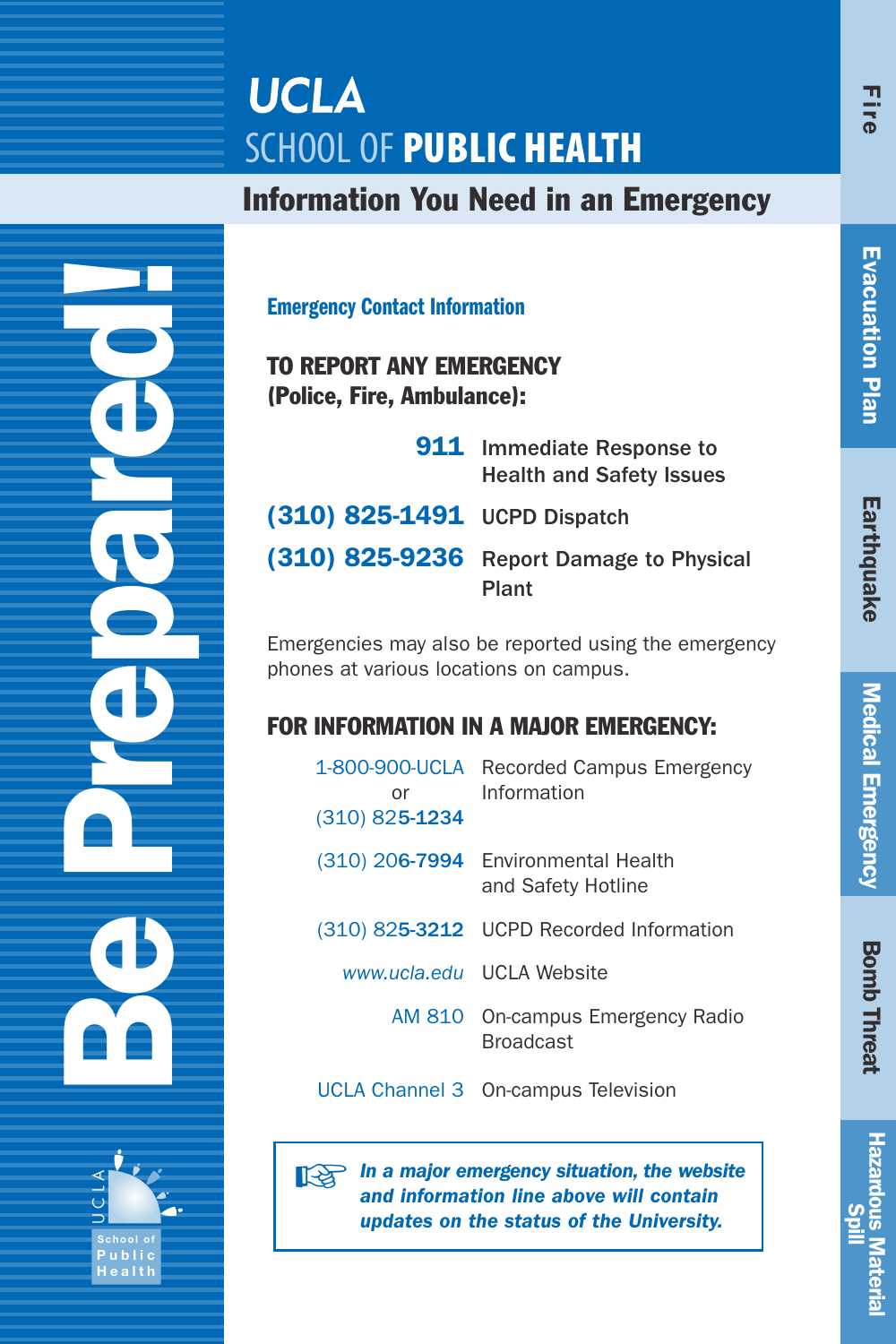It is the policy of the School of Public Health to maintain a safe environment for its students, faculty, staff and visitors. We do our best to minimize risk, but we also must be realistic and plan for emergencies that happen without warning.

The contents of this brochure are intended to provide you with the tools you need to safely navigate several safety challenges. Please familiarize yourself with the content so you are prepared to handle emergency situations.

Kofleen Din

Kathleen Kiser *Associate Dean for Administration UCLA School of Public Health*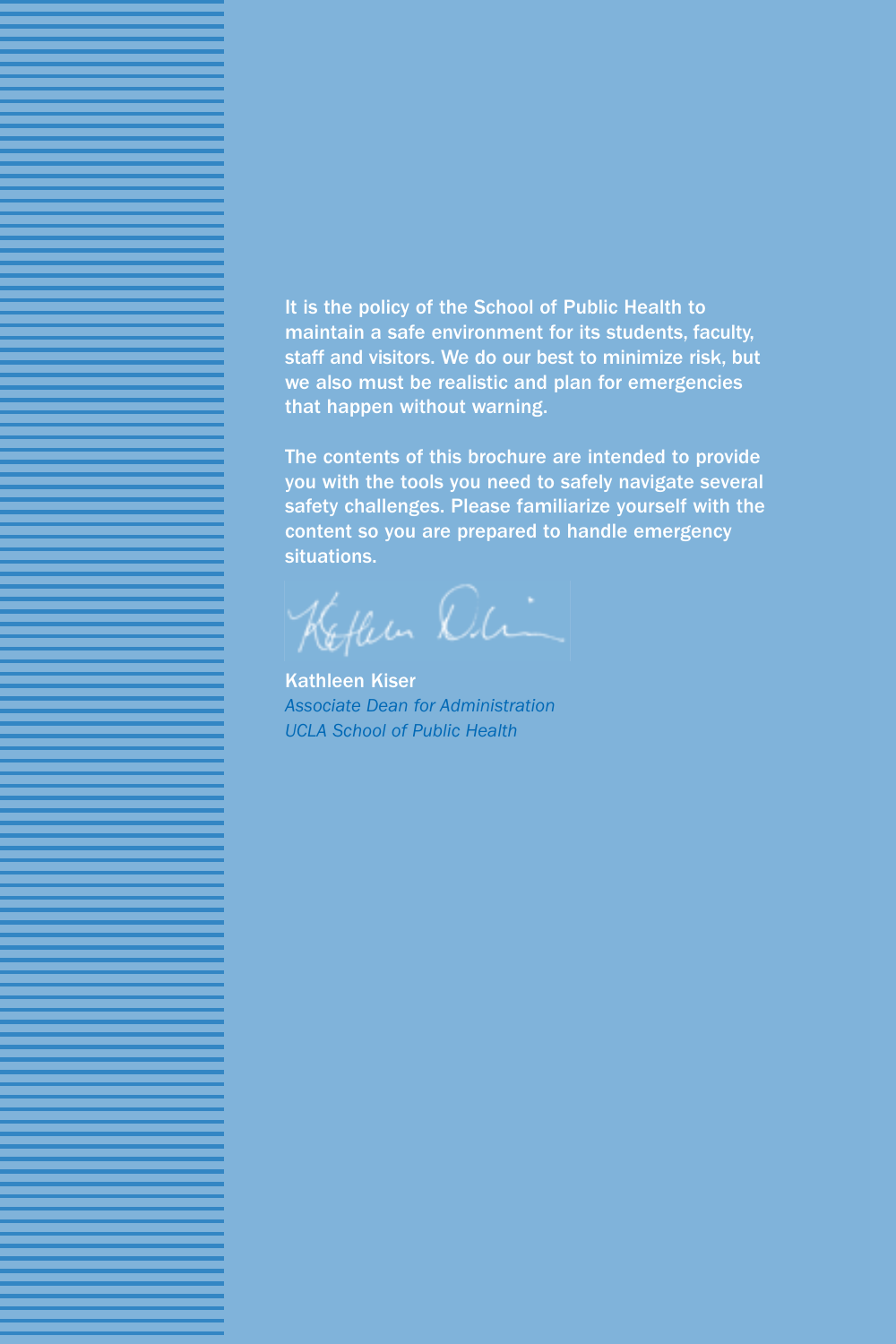Be Prepared!

### **CONTENTS**

- 2 Fire
- 4 Evacuation Plan
- 8 Earthquake
- 10 Medical Emergency
- 11 Bomb Threat
- 12 Hazardous Material Spill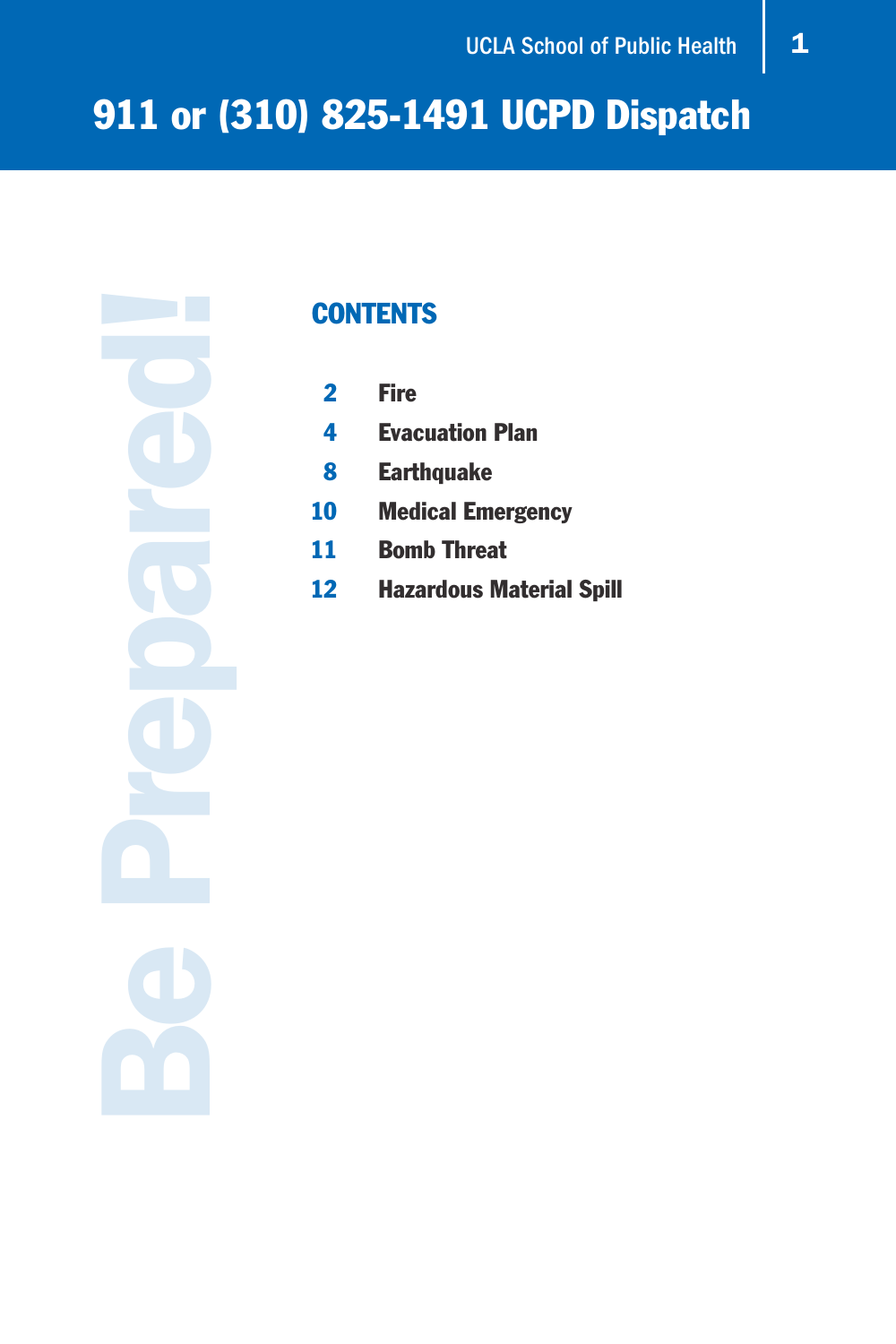### 2 | Be Prepared!

### IN THE EVENT OF A FIRE:

- 1. Sound the fire alarm.
- 2. Call for help. Dial 911 or (310) 825-1491.
- 3. Leave the building using the nearest safe stairwell, NOT the elevator.

#### If You Hear a Fire Alarm:

- 1. When a building fire alarm is activated, *never* assume it is a false alarm. *Everyone must exit the building.*
- 2. If there is smoke in the hallway as you exit, stay low to the floor.

### If You Are Trapped Inside a Room by Fire:

If you hear a fire alarm and you are inside a room, feel the door before opening it. If it is hot, do not open it. Fire may be in the hallway. If you must remain inside the room:

- 1. Call UCPD Dispatch, tell them your location and that you need Fire Department assistance to get out. Seal up the bottom of the door with cloth to prevent smoke from entering.
- 2. If you must have air and the windows are operable, open the window. Break windows only as a last resort.
- 3. Signal from the window to show the Fire Department your location.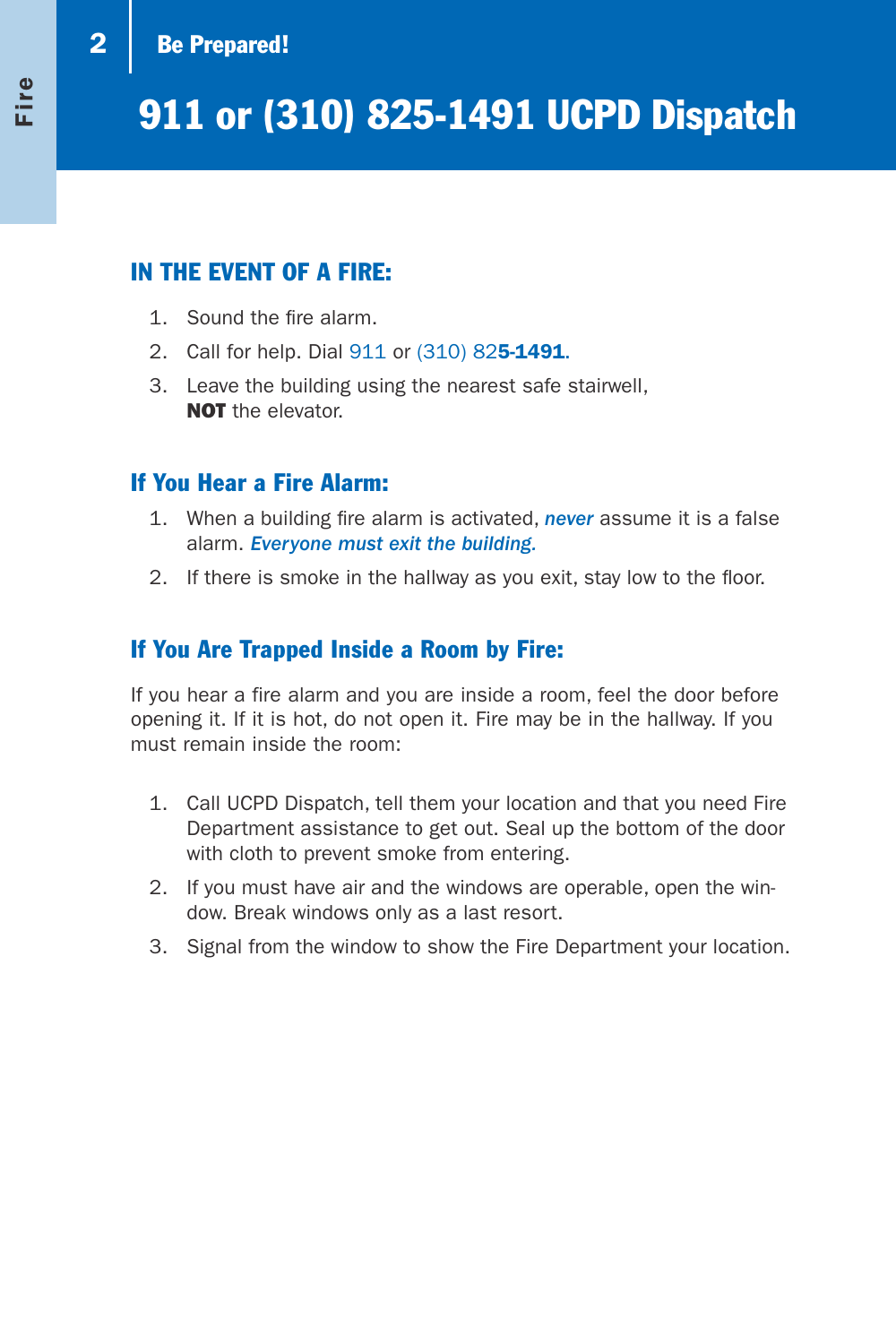#### Fire Extinguishers

Use a fire extinguisher only if you have been trained in how to use it, and only if the fire is very small. Before attempting to extinguish a fire, sound the alarm and call for help. As you extinguish the fire, stay between the fire and an exit.

#### To use a fire extinguisher, remember PASS:

- **P** PULL the pin from handle.
- A AIM the extinguisher nozzle at the base of the fire.
- **S SQUEEZE** the handle to begin the flow of extinguishing material.
- **S** SWEEP the nozzle slowly from side to side.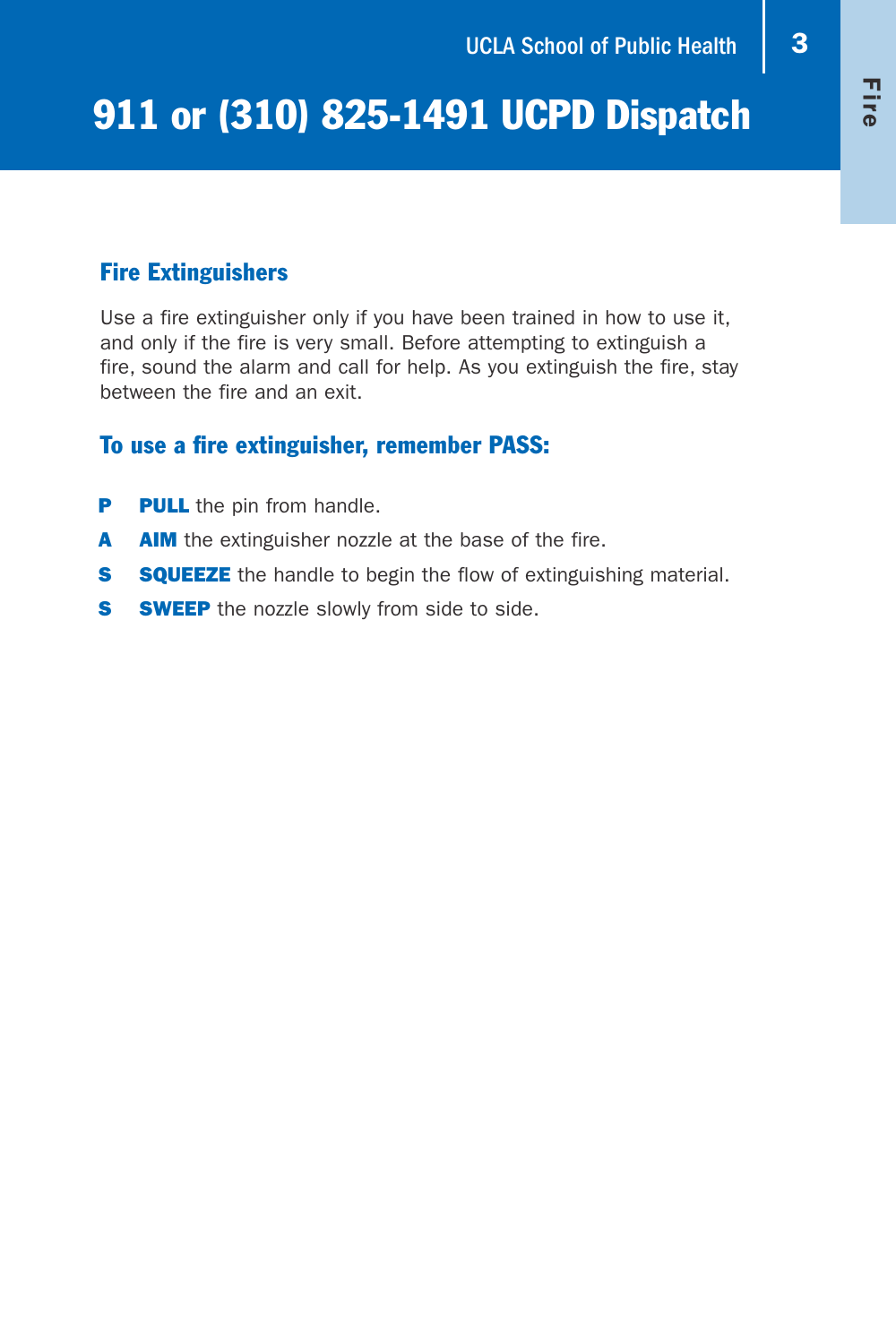### BUILDING EVACUATION

- 1. Everyone must leave the building immediately if the fire alarm is activated or if directed to do so by a Safety Officer.
- 2. To exit the building, use the nearest safe exit or exit stairwell. Never use elevators in an emergency evacuation.
- 3. If the nearest exit or exit stairwell is obstructed by smoke, fire or other hazards, proceed to another exit or exit stairwell.
- 4. During stairwell evacuation, hold the handrail, and stay to one side of the stairwell. Allow enough room for others to enter the flow of traffic.
- 5. Exit the CHS structure through the nearest designated exit that allows for a safe exit. *(See* School of Public Health Evacuation Routes *on page 7 and the back cover of this booklet.)*
- 6. As conditions permit, proceed to the School of Public Health assembly area on the west entrance of the UCLA Botanical Gardens. *(See* School of Public Health Evacuation Routes *on page 7 and the back cover of this booklet.)*
- 7. Do not re-enter the building until given the "all clear" by emergency personnel.
- 8. Take time now, prior to an emergency, to identify alternate paths to exit the building, noting the location of all stairwells.
- 9. Always keep corridors and hallways clear so as not to impede evacuation.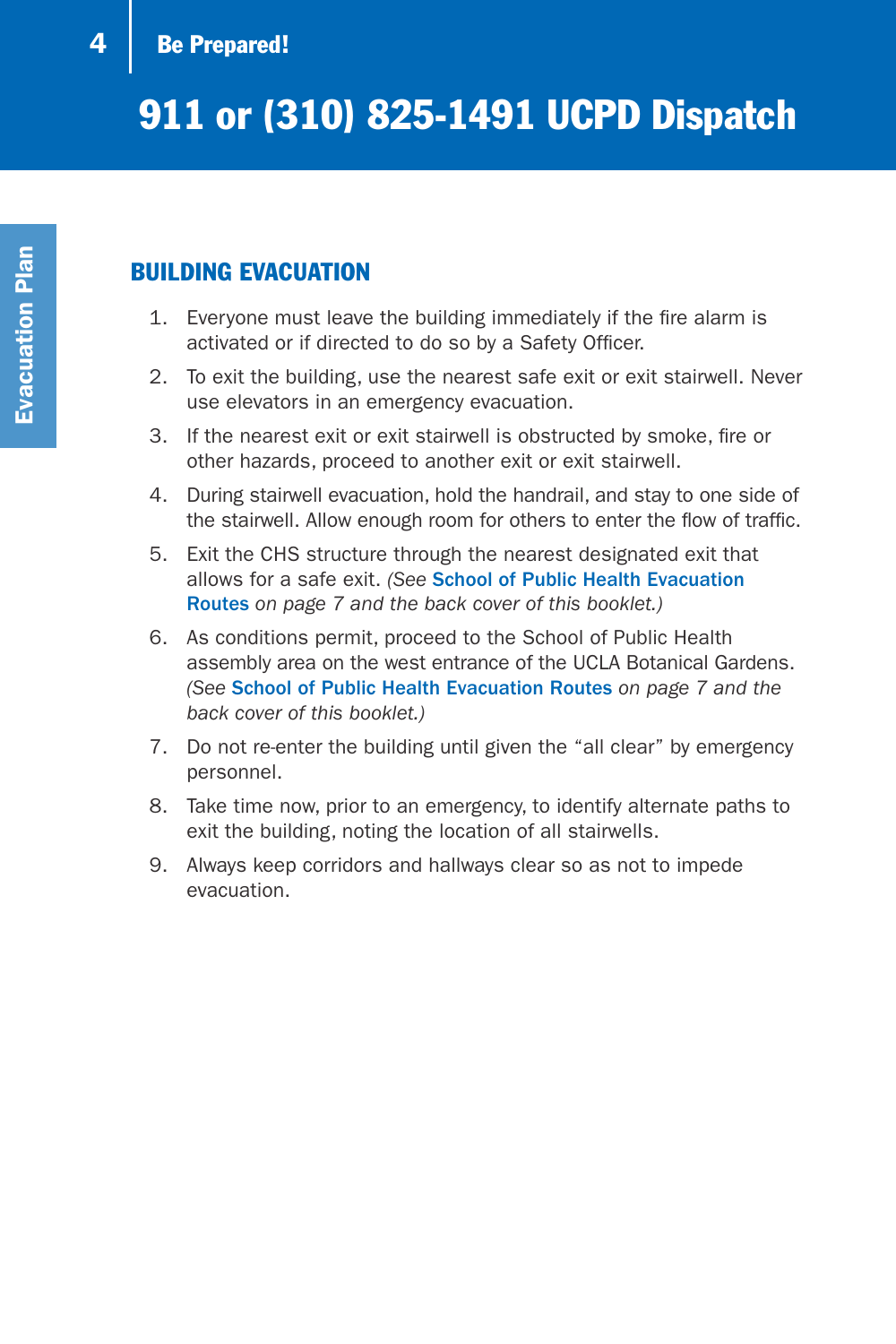#### EMERGENCY EVACUATION FOR PEOPLE WITH DISABILITIES

In the event of a building evacuation, some individuals with disabilities may require special assistance. Everyone can help by becoming aware of those who may need assistance.

#### Mobility-lmpaired/Wheelchair

For wheelchair users on upper floors, assistance normally will be provided by trained Fire Department personnel. Building occupants should remain with the disabled person in a room with an exterior window, a telephone, and a solid door. Send someone out to notify emergency personnel of the location of the person in need of assistance. Fire Department personnel can then assist the person. Only when the Fire Department is not available and there is an imminent hazard should occupants evacuate wheelchair users. If this must be attempted, one technique is the two-person cradle carry:

- 1. With a second person, wait until other evacuees have moved down the stairwell.
- 2. Both of you stand on either side of the individual.
- 3. Reach under the individual and lift them out in a cradle.
- 4. Control the descent by walking slowly and cautiously.
- 5. Never leave the wheelchair in a stairwell.



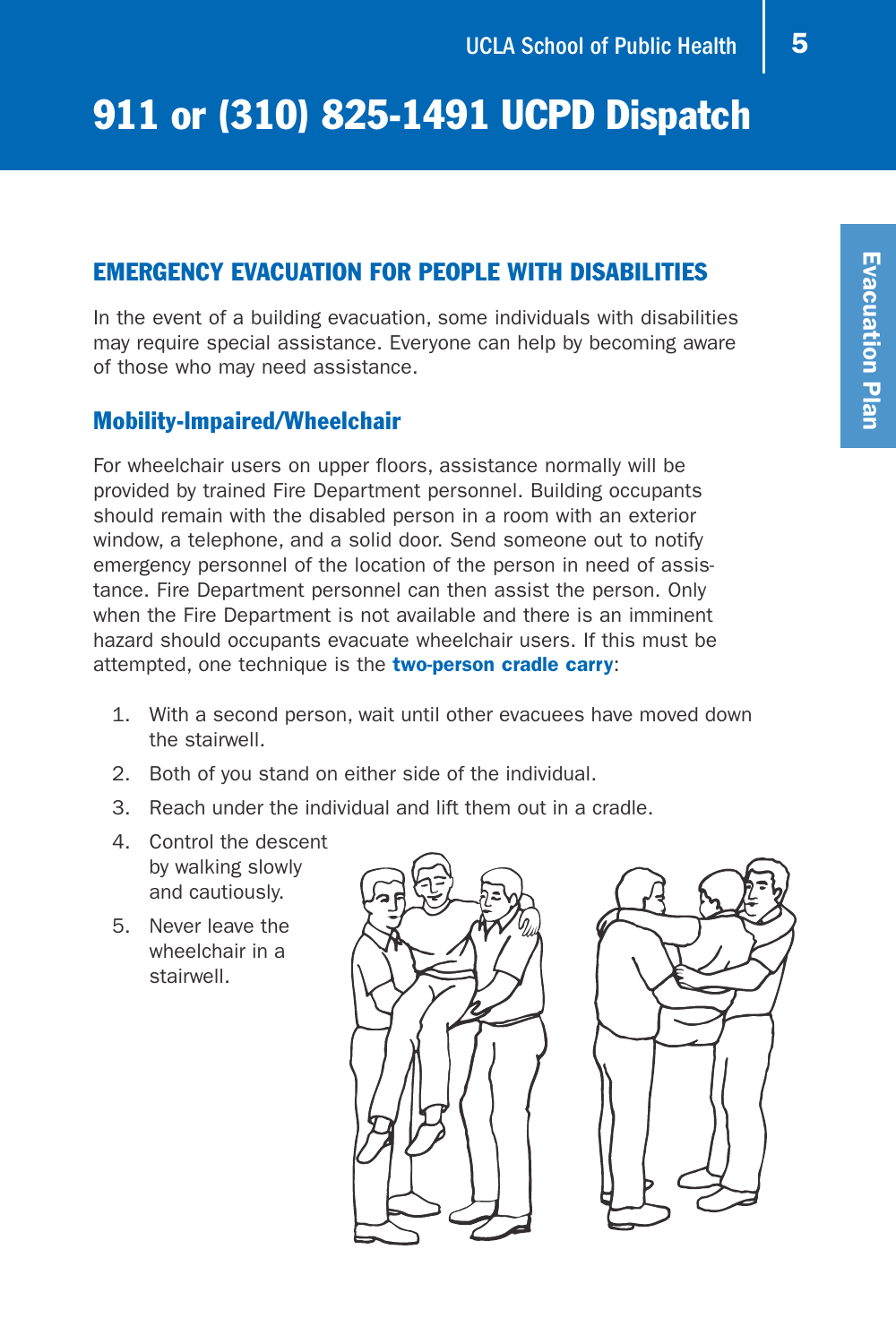#### A second technique is the **office chair evacuation:**

- 1. Transfer the individual to a sturdy office chair
- 2. First helper gently leans the chair backwards
- 3. The other helper holds onto the front legs of the chair. Both will lift the chair simultaneously.
- 4. The helpers control the descent by bending their legs slowly and keeping their back straight.



#### Hearing Impaired

People with hearing impairments may not hear audio emergency alarms and will need to be alerted by other building occupants.

#### Visually Impaired

People who are visually impaired may need assistance in evacuating. The assistant should offer his/her elbow to the individual with a visual impairment and guide him/her through the evacuation route.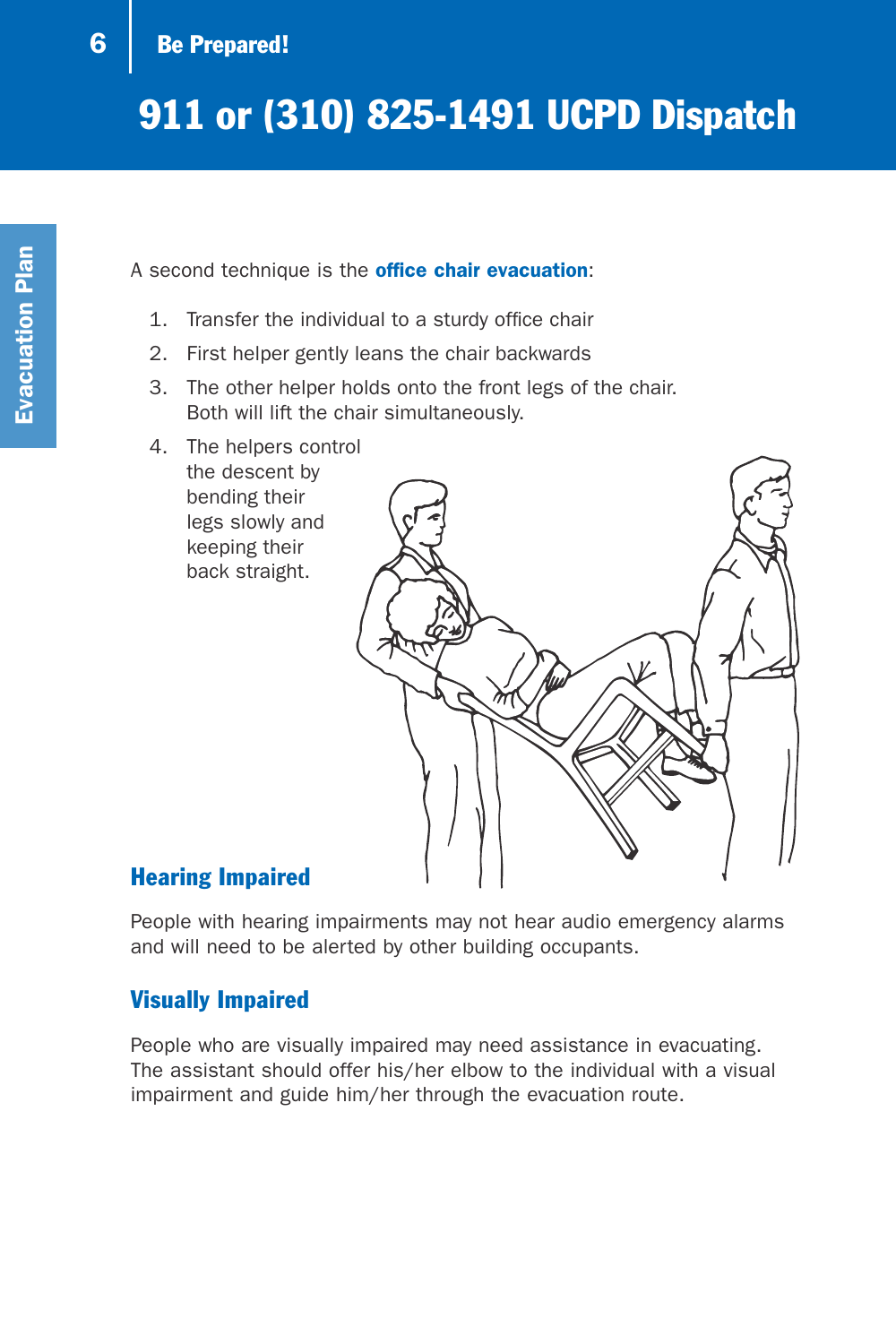### School of Public Health Evacuation Routes



#### SHELTER IN PLACE

In some unusual situations, it may be necessary to remain inside the building rather than evacuate. Examples include a civil disturbance, or incident involving chemical or other weapons on campus. If you become aware of such a situation:

- 1. Go indoors.
- 2. Close doors and windows.
- 3. Move to an interior room away from windows.
- 4. Stay in place until notified by Safety Officers.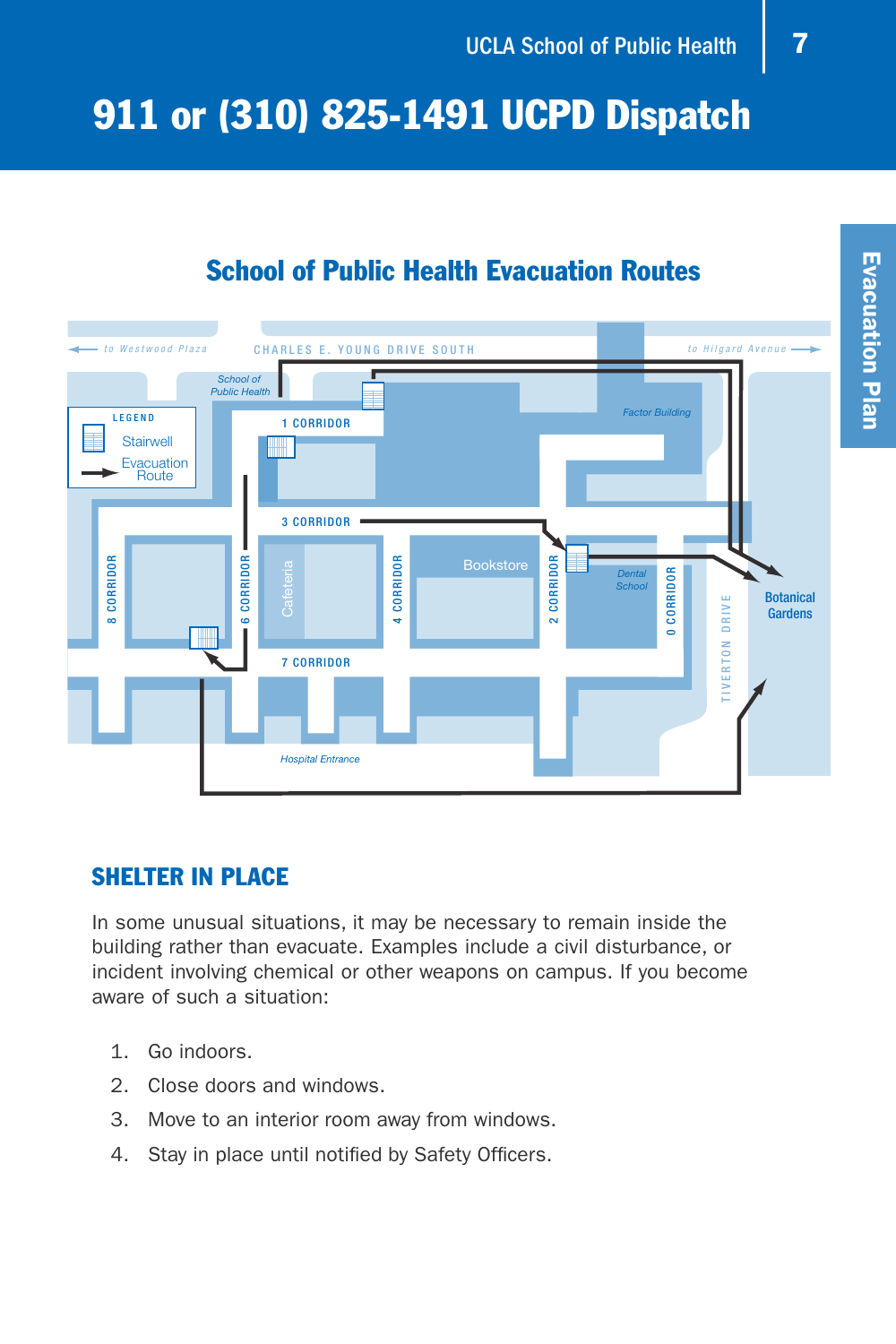#### IN THE EVENT OF AN EARTHQUAKE

A major earthquake may cause damage and injuries throughout southern California, and many emergencies on campus. In the event of a major earthquake that causes strong shaking:

- 1. Drop, cover and hold. Protect yourself from falling objects such as light fixtures or bookcases. Stay away from windows. Get under a table or desk, or stay in an area free of falling hazards.
- 2. Do not stand in a doorway. Doorways offer no greater protection than any other area.
- 3. If outside, move away from structures, power poles, or other possible hazards. Stay in an open area.
- 4. During the shaking, do not run for exits or attempt to leave the building. Walking may be difficult and heavy objects may fall in your path.
- 5. When the shaking stops, check for injuries to people in the area. Call for medical assistance, and render first aid if required.
- 6. Check the area for hazards such as building damage, fires, or gas leaks. If the building appears to be unsafe, leave the building, and report any urgent problem.
- 7. Listen to a battery-operated radio for emergency information.

#### ☞ *Make your office, lab, or work area earthquake-safe by securing tall bookcases and other large furnishings to prevent them from falling.*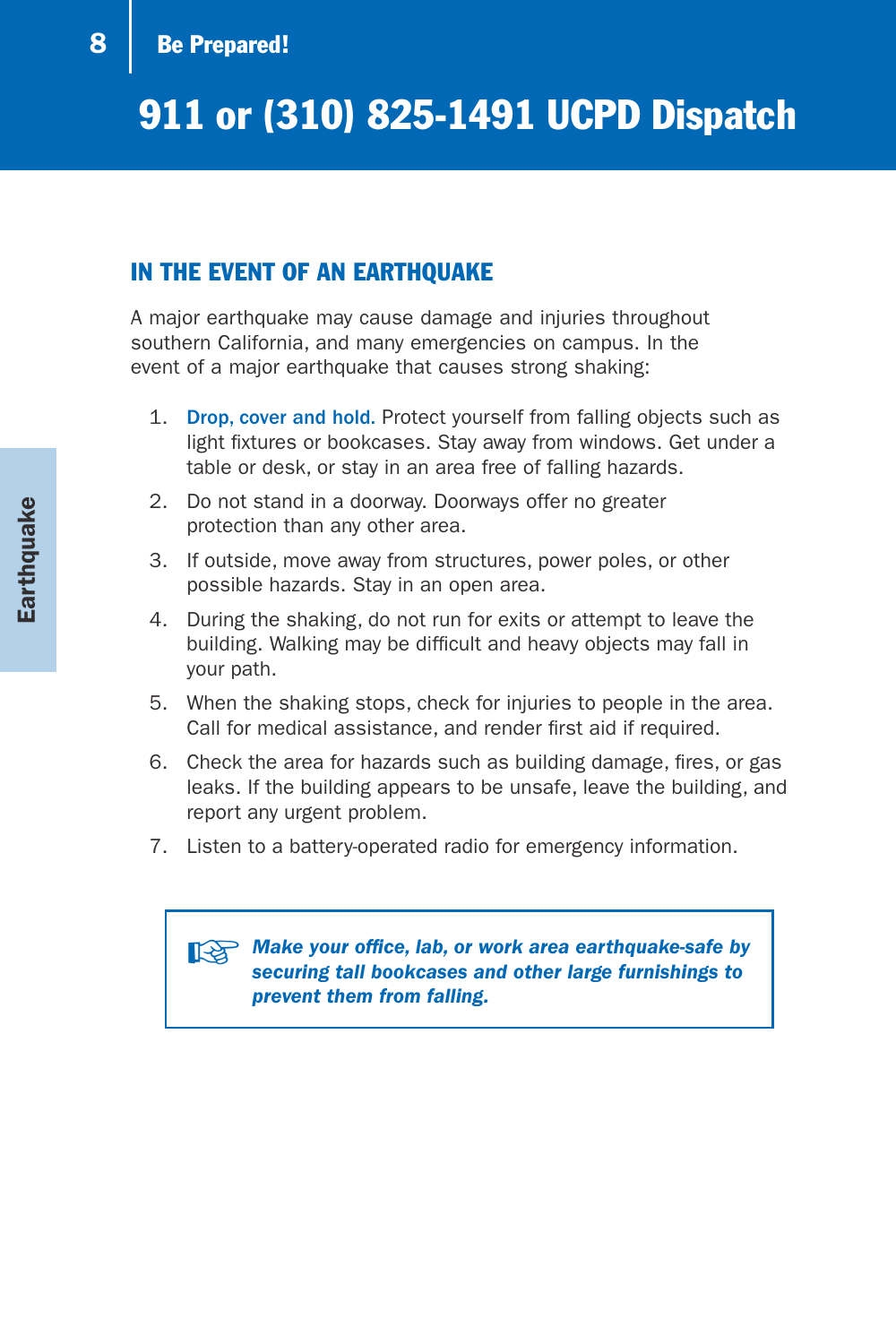#### EMERGENCY RESPONSE KIT

Everyone should have a personal emergency kit in case of earthquake or other disaster. This kit should contain essentials to ensure survival for 72 hours, including:

- ❖ Water and non-perishable food to sustain you for three days. If canned food is used, include a can opener
- ❖ Emergency space blanket
- ❖ First aid supplies
- ❖ Personal medication and extra eye glasses
- ❖ Portable AM/FM radio (spare batteries or hand crank)
- ❖ Flashlight (spare batteries or hand crank)
- ❖ Money (small amount)
- ❖ Work gloves (optional)
- ❖ Close toed shoes
- ❖ List of essential phone numbers, including an out-of-state family contact number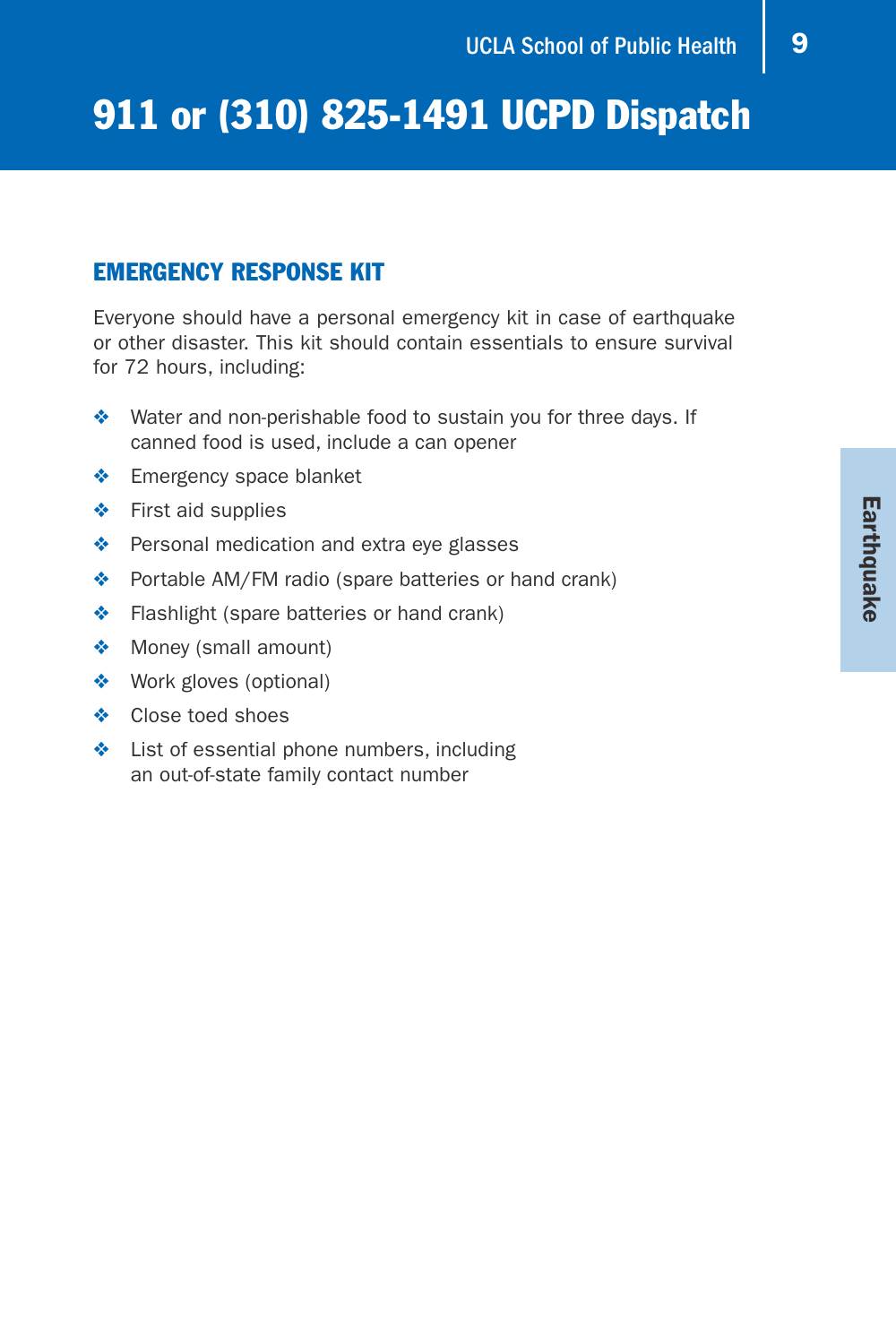### 10 | Be Prepared!

## 911 or (310) 825-1491 UCPD Dispatch

#### IN THE EVENT OF A MEDICAL EMERGENCY

- 1. Call **911** or UCPD Dispatch (310) 825-1491 to request assistance.
- 2. Provide the location, nature of injury or illness, and the victim's current condition. Appropriate medical assistance will be dispatched immediately.
- 3. If possible, provide information about the age and sex of the victim, and any known medical history.
- 4. Stay with the victim. Do not move the victim unless either of you are in immediate danger of further injury.
- 5. If the injured person is a university employee, the supervisor must notify Risk Management at (310) 794-6948.

☞ *Learn first aid from the American Red Cross or similar organization to enhance your emergency preparedness.*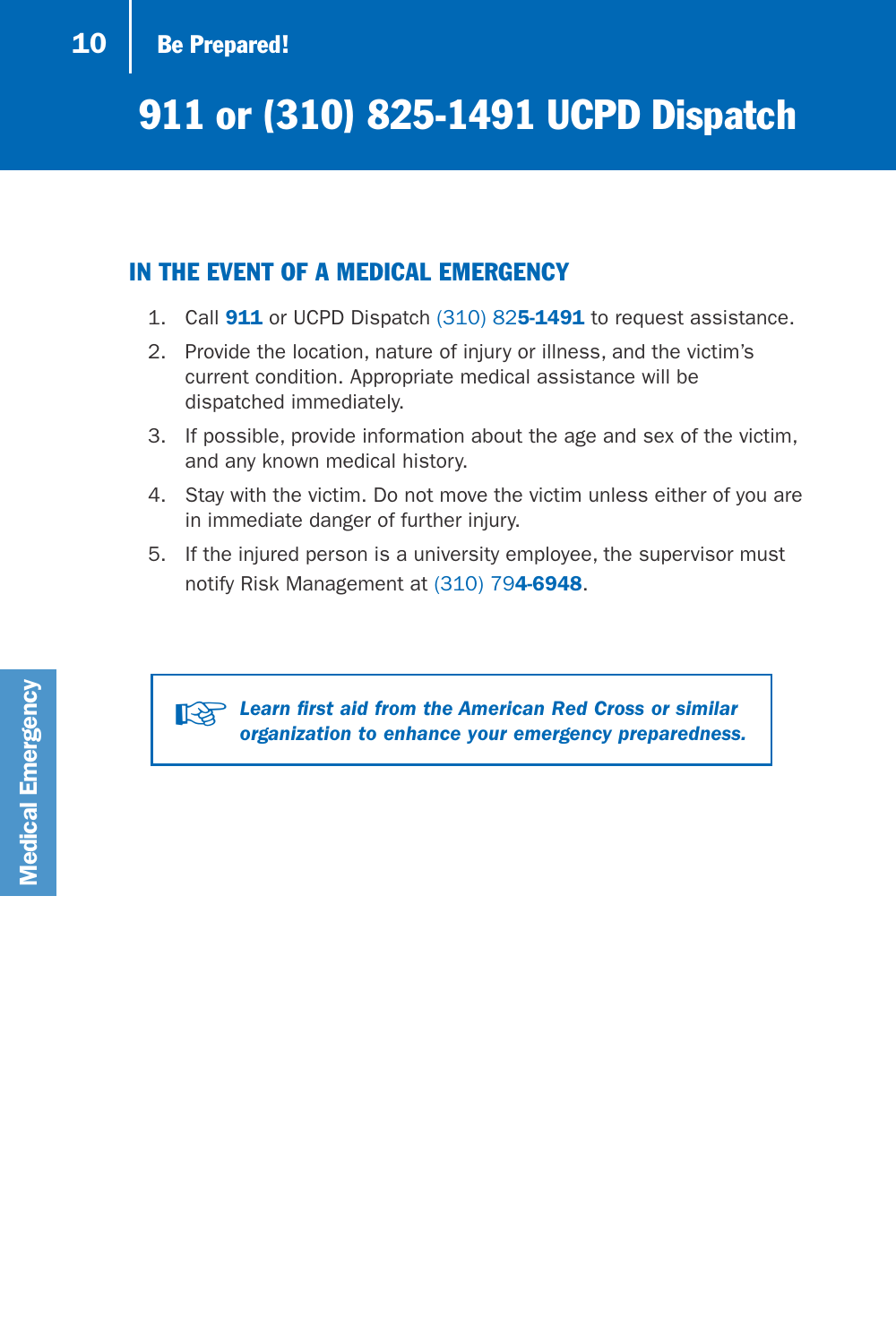#### HOME & OFFICE FIRST AID KIT

#### Medical Materials:

- ❖ Band-Aids, large and small
- ❖ Medical latex gloves
- ❖ Surgical mask
- ❖ Instant cold and heat packs
- ❖ Ace bandages
- ❖ Butterfly bandages
- ❖ Gauze pads, 4" x 4"
- ❖ Cotton swabs
- ❖ Adhesive tape 2"
- ◆ 2" & 4" wide sterile bandage roll
- ❖ Triangular bandage for sling, etc. Use 48" unbleached muslin. Cut a 48" square then cut it diagonally to make two triangular bandages.
- ❖ Tongue depressors (popsicle sticks)
- ❖ Splint material
- ❖ Spray bottle with 10% bleach solution for disinfecting objects.
- ◆ **MEDICATIONS:** Buy only currently dated stock, and rotate your supply. Rotate stock at the same time you change your clocks for Daylight Savings Time.
	- ◆ Antibiotic ointment
	- ◆ Necessary medications (prescriptions, etc.) Don't forget pediatric medications for the children, however doses may change as children grow.
	- Aspirin and/or pain relief medication
	- Diarrhea medication
- ◆ Eye drops
- ◆ Cold/cough medicine
- ◆ Antihistamines (Benadryl)
- ◆ Insect spray
- ◆ Ear and nose drops
- ◆ Hydrogen peroxide
- ◆ Skin disinfectant spray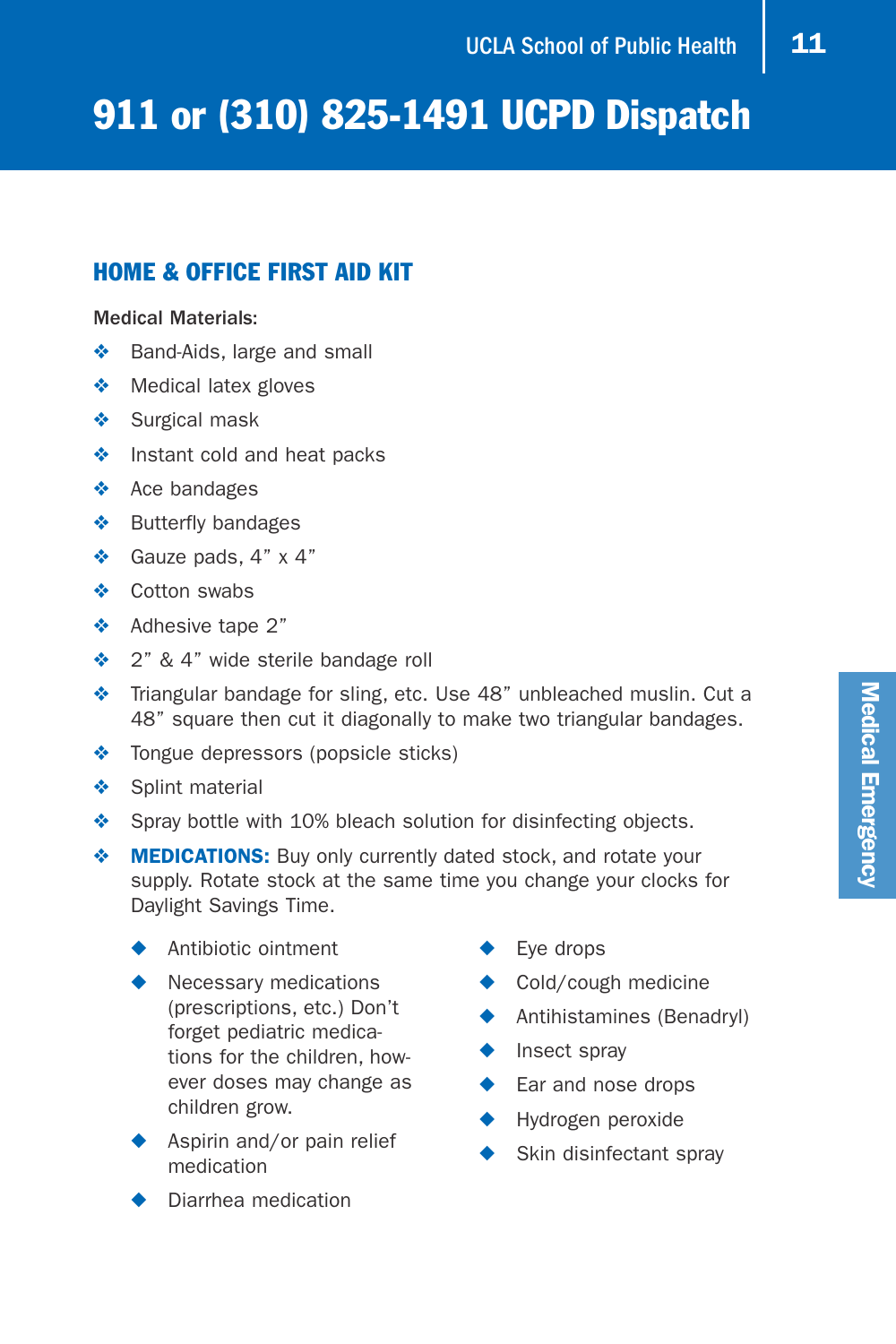### 12 | Be Prepared!

## 911 or (310) 825-1491 UCPD Dispatch

#### IN THE EVENT OF A BOMB THREAT

Get as much information as possible from the caller and report the threat immediately to UCPD Dispatch (310) 825-1491.

- 1. The exact time of the call
- 2. The caller's exact words
- 3. Any noticeable characteristics of the caller
- 4. Any information about the explosive device or its location.

☞ *Bomb threats received through the mail or by other means are also to be reported immediately.*

☞ *The UCPD will assess the threat and advise the building's occupants if it is necessary to evacuate the building. If it is necessary to evacuate, assemble at the Botanical Gardens unless advised otherwise by UCPD. Stay away from the building until advised to return.*

#### Suspicious Object/Package

- 1. Do not touch or disturb the object.
- 2. Clear the area, and notify UCPD Dispatch (310) 825-1491.
- 3. Notify a supervisor or building manager. Stay away from the object or package.

#### Suspicious Person

- 1. Do not physically confront the individual.
- 2. Do not let any suspicious person into a locked building or office.
- 3. Do not block the person's access to an exit.
- 4. Notify UCPD Dispatch (310) 825-1491.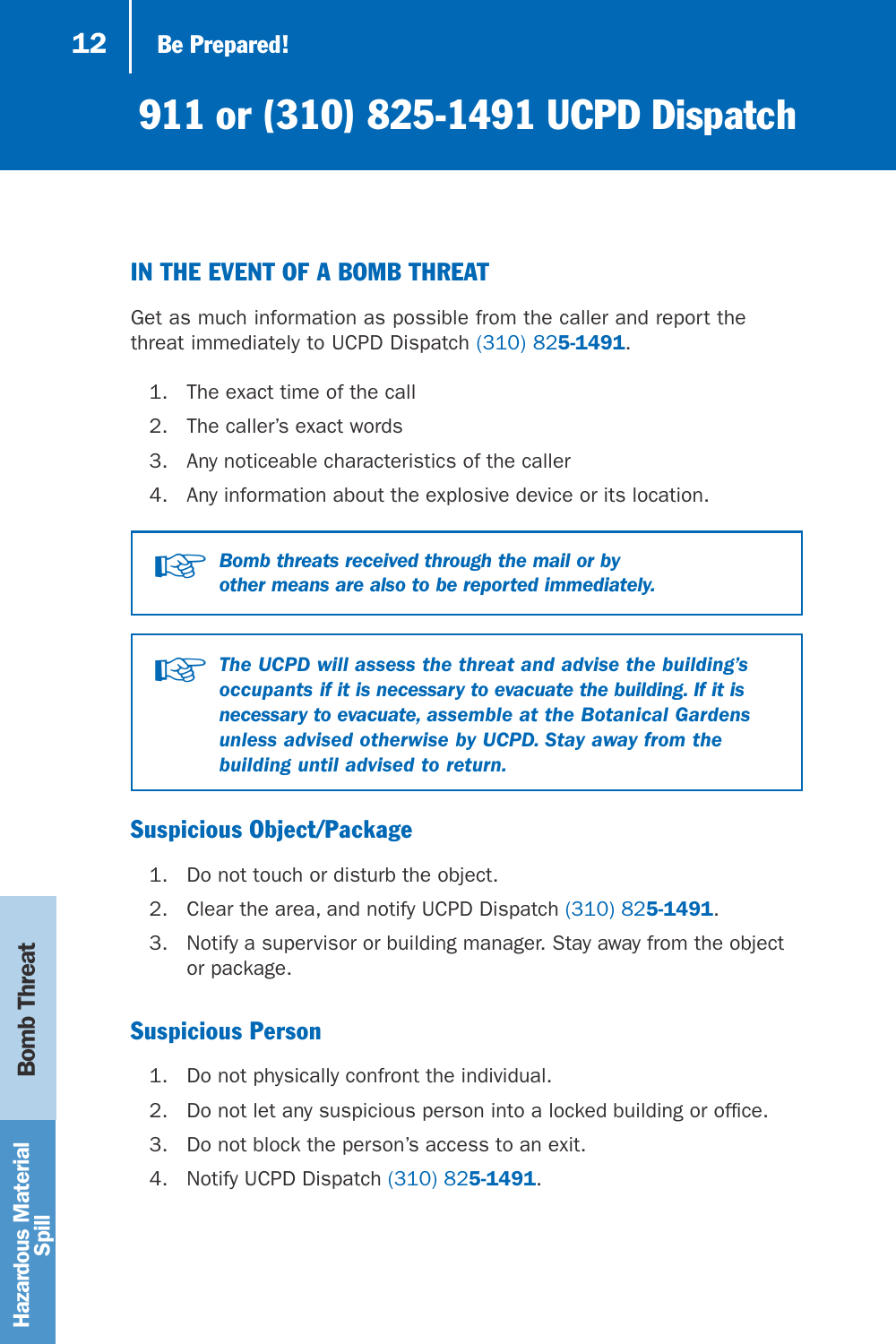#### IN THE EVENT OF A HAZARDOUS MATERIAL SPILL OR RELEASE

In the event of a spill or release of a hazardous material in a laboratory or other location:

- 1. Faculty, staff and students should not attempt to clean up hazardous spills.
- 2. Notify UCPD Dispatch (310) 825-1491. They will dispatch officers, and summon the university's hazardous materials response team.
- 3. When emergency responders arrive, provide detailed information on the spill or release.

☞ *Always notify the Environmental Health & Safety Office (310) 206-7994 of any hazardous materials spill, even if small.*